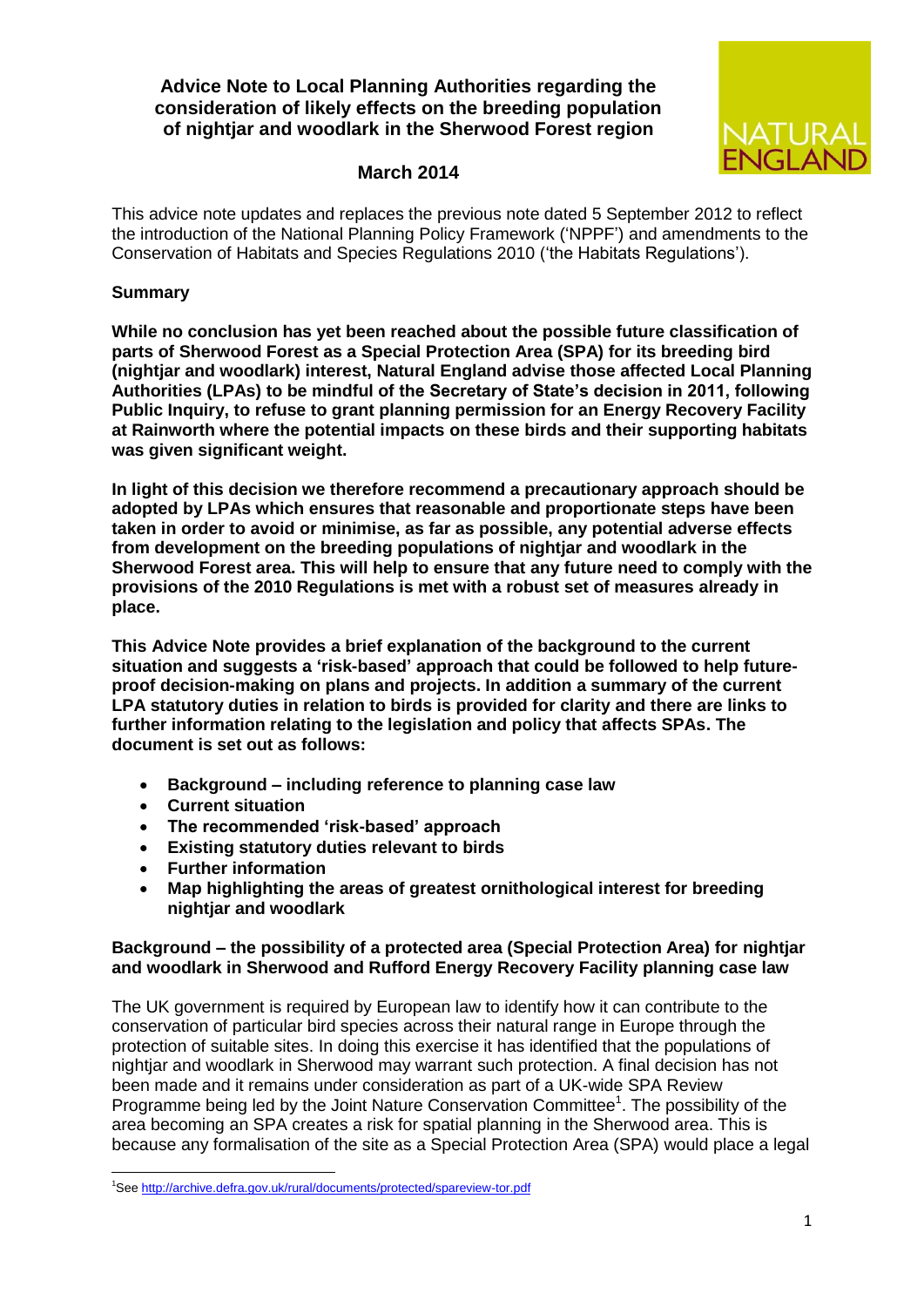obligation on decision-taking bodies requiring past decisions to be reviewed and potentially modified.

In 2011, following a Public Inquiry, the Secretary of State decided to refuse to grant planning permission for an Energy Recovery Facility on land at the former Rufford Colliery site at Rainworth. The likely effect on the breeding populations of woodlark and nightjar was a key consideration in the Secretary of State's decision<sup>2</sup>.

The Secretary of State agreed that whilst the application site was not within an area currently identified as a Special Protection Area (SPA), there was merit in following the formal approach required for SPAs. He agreed that when considering the impact of the development on the use of the area by the bird species listed on Annex 1 of the European Wild Birds Directive – in this case woodlark and nightjar - an approach similar to that set out in the relevant legislation (Regulation 61 of the Habitats Regulations<sup>3</sup>) should be adopted. The Secretary of State concluded that he could not be sure that the proposed development would not harm the integrity of the area used by the birds and that the conflict this created with the aims of the Regional Spatial Strategy and the potential harm to the integrity of the habitat used by woodlark and nightiar weighed significantly against the proposal.

### **Current situation**

Until the SPA Review concludes and provides further guidance as to whether new SPAs for nightjar and/or woodlark should be classified in the UK to meet the obligations of the Wild Birds Directive, there continues to be uncertainty about the future classification of an SPA in the Sherwood Forest area. However it is our view that, based on the evidence from the most recent national nightjar and woodlark surveys in 2004 and 2006 and the interpretation of that data, there remains a possibility of an area of Sherwood Forest being recommended for future classification.

We recognise that in the interim this creates difficulty for LPAs in how they should consider land allocations and policies in Development Plans and individual planning applications within the Sherwood Forest area. How local authorities choose to confront this issue is ultimately a matter for them, however Natural England advise that LPAs should adopt a form of 'risk based approach' or similar of the kind taken by the Secretary of State in the case referred to above. This should provide decision-making with a degree of future-proofing until such a time that there is greater certainty on whether the Sherwood Forest area is to be afforded pSPA or SPA status and whether the provisions of the 2010 Regulations are to take effect as a matter of policy or law.

# **The recommended 'risk-based' approach**

The 'risk based' approach advocated by Natural England was endorsed by the Secretary of State in coming to his decision on the development proposal at the former Rufford Colliery.

Natural England suggest that in taking a risk-based approach to development plan making and decision-making, LPAs seek to ensure that plans and proposals are accompanied by an additional and robust assessment of the likely impacts arising from the proposals on breeding nightjar and woodlark in the Sherwood Forest area. This should ideally cover the potential direct, indirect and cumulative impacts which may include, but may not be limited to, the following;

- disturbance to breeding birds from people, their pets and traffic
- loss, fragmentation and/or damage to breeding and/or feeding habitat
- bird mortality arising from domestic pets and/or predatory mammals and birds
- bird mortality arising from road traffic and/or wind turbines

**<sup>.</sup>** <sup>2</sup> Se[e http://webarchive.nationalarchives.gov.uk/20120919132719/http://www.communities.gov.uk/documents/planning](http://webarchive.nationalarchives.gov.uk/20120919132719/http:/www.communities.gov.uk/documents/planning-callins/pdf/1914959.pdf)[callins/pdf/1914959.pdf](http://webarchive.nationalarchives.gov.uk/20120919132719/http:/www.communities.gov.uk/documents/planning-callins/pdf/1914959.pdf)

<sup>3</sup> See <http://www.legislation.gov.uk/uksi/2010/490/made>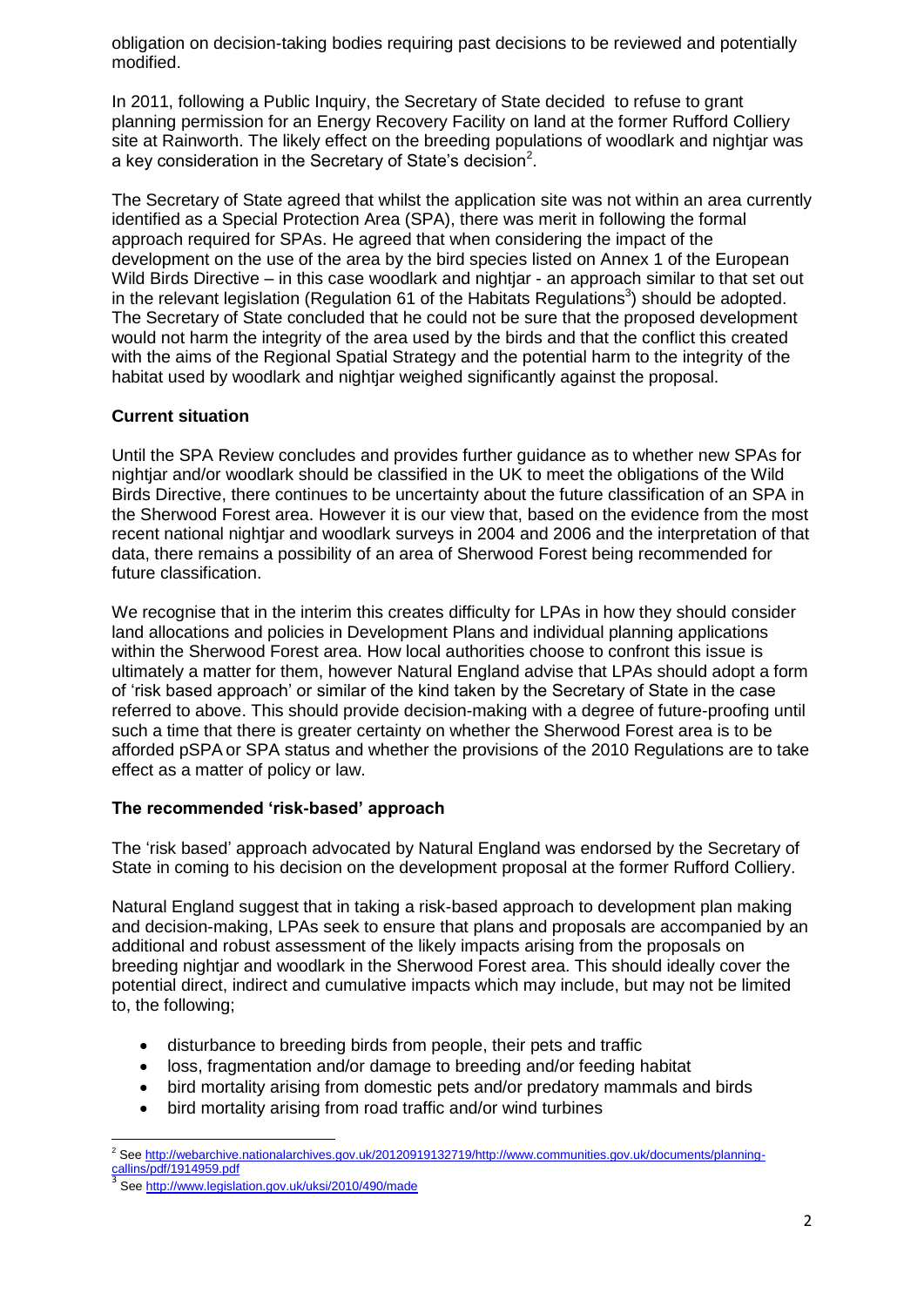pollution and/or nutrient enrichment of breeding habitats

No formal assessments of the boundary of any future SPA have been made; therefore it is not possible to definitively identify whether individual application sites would fall inside or outside any possible future designated area. However the enclosed map, which highlights the areas of greatest ornithological interest for breeding nightjar and woodlark, was submitted as evidence to the Rufford ERF Public Inquiry and could be of assistance to your Authority in this regard<sup>4</sup>. It is worth noting that the Inspector at the Rufford ERF Inquiry decided it appropriate to consider both boundaries to inform his recommendations.

We also advise that LPAs should seek to satisfy themselves that planning applications contain sufficient objective information to ensure that all potential impacts on the breeding nightjar and woodlark populations have been adequately avoided or minimised as far as is possible using appropriate measures and safeguards. It may be necessary to obtain ecological advice in relation to the potential impacts of a proposal and any possible avoidance or mitigation measures.

Natural England would encourage those LPAs in the Sherwood Forest area to work together, in compliance with the duty to cooperate, to consider the combined effect of their plans and proposals in order to gain a strategic overview and develop a collaborative approach. We are of the view that taking the approach outlined above represents good planning practice which will assist your Authority should the site be classified as SPA in limiting the number of plans and projects which would need to be re-considered as part of the review of consents process required by the 2010 Regulations.

# **Existing biodiversity and wild bird duties**

In addition to advising that a risk based approach will assist LPAs in future-proofing plans and decisions, Natural England advises that there are other relevant duties in legislation and policy that direct you to consider the protection and enhancement of nightjar and woodlark populations in the Sherwood area.

Your Authority must discharge its statutory duty given under Section 40 of the Natural Environment and Rural Communities Act 2006 to have regard to the purpose of conserving biodiversity. It follows that your authority should have regard to conserving nightjar and woodlark, owing to their inclusion as Species of Principal [conservation] Importance in England<sup>5</sup>.

Your Authority should also have regard to new duties given under regulation 9A of the Habitats Regulations, which requires LPAs to apply all reasonable endeavours to avoid the deterioration of wild bird habitat (including that of nightjar and woodlark) when exercising their statutory functions. The presence of either or both species and any effects on them is a material consideration when considering planning applications, regardless of whether the Sherwood area is put forward for classification as an SPA in due course.

# **Further information**

**.** 

Information on the legislation, policy and classification process affecting Special Protection Areas (SPAs) is available from the following websites:

- JNCC <http://jncc.defra.gov.uk/page-162>
- Natural England <http://www.naturalengland.org.uk/ourwork/conservation/designations/spa/default.aspx>
- Defra <https://www.gov.uk/protected-or-designated-areas>

<sup>4</sup> <http://www.nottinghamshire.gov.uk/planningsearch/plandisp.aspx?AppNo=ES/1144%20>

<sup>&</sup>lt;sup>5</sup> As listed in section 41 of the Natural Environment and Rural Communities Act 2006 to guide decision-makers such as public bodies, including local and regional authorities, in implementing their duty under section 40 of that Act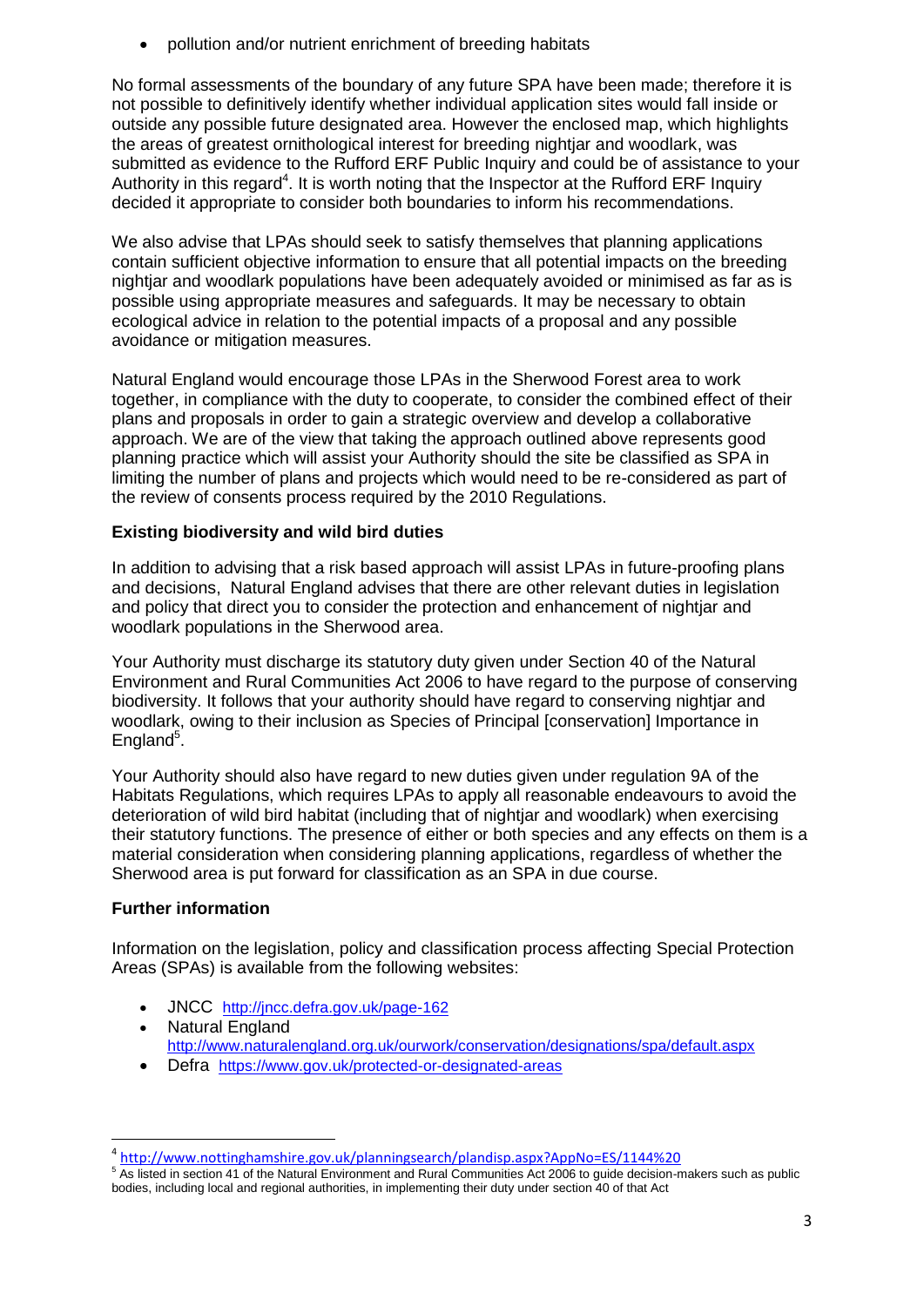We hope this advice is helpful and provides further assistance. Should Natural England be in a position to update these views and advice, we will do so and notify you accordingly.

If you have any queries about this advice, please contact either Liz Newman [elizabeth.newman@naturalengland.org.uk](mailto:elizabeth.newman@naturalengland.org.uk) or Ryan Hildred [ryan.hildred@naturalengland.org.uk](mailto:ryan.hildred@naturalengland.org.uk)

Natural England Land Use Operations March 2014